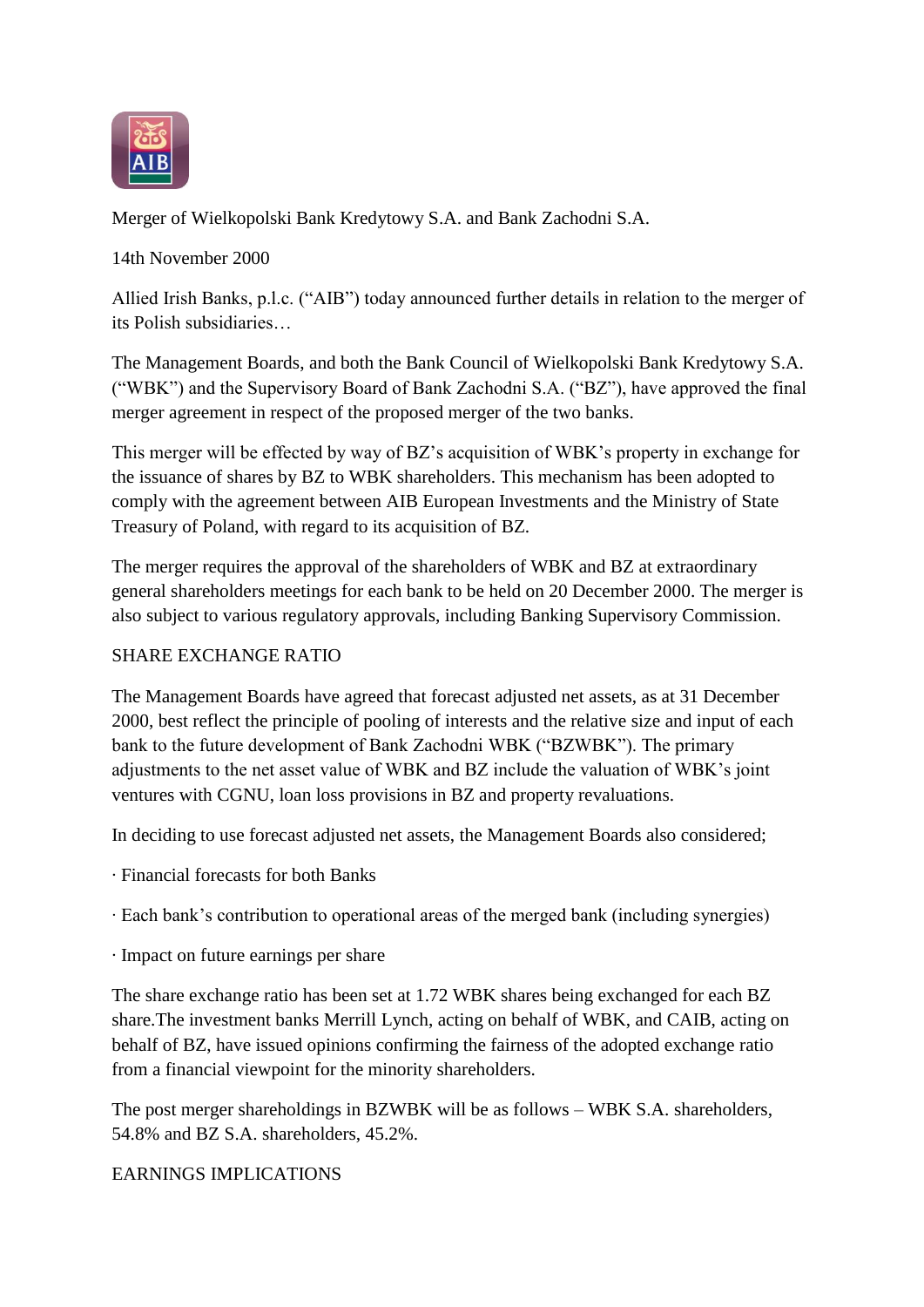The merger of WBK and BZ will deliver significant cost efficiencies over the next three years. These efficiencies will be achieved in the areas of:-

- · Scale efficiencies
- · Streamlining of Head Office functions
- · Human resource initiatives
- · Marketing
- · Common products
- · Enhancement of work practices
- · E-banking

It is anticipated that cost synergies, arising from the merger and the completion of the B1 project (new integrated branch banking platform), will amount to Pln 54m in 2001, Pln 162m in 2002 and Pln 202 in 2003. The 2002 synergies represent 14% of forecast 2000 costs.

It is estimated the cost of concluding the merger will amount to Pln 153.5m.

It is expected that WBK shareholders will see an enhancement in earnings per share, excluding merger costs, of 10.4% in 2001, 28.7% in 2002 and 36.2% in 2003.

# BANK ZACHODNI WBK ("BZWBK")

The merger of WBK and BZ will create Poland"s fifth largest bank with a very strong business base in the west and south of Poland. It will have a combined branch network in excess of 400 outlets, growing to 530 outlets by end 2002. It will be the third largest issuer of credit cards, the fourth largest issuer of bank cards and will have a network of more than 450 ATMs, expanding to 657 by end 2002.

## MERGER BENEFITS

The Management Boards believe that significant benefits will accrue from the proposed merger as follows:-

For Customers:-

- · Broader range of products
- · Improved service levels
- · Competitive prices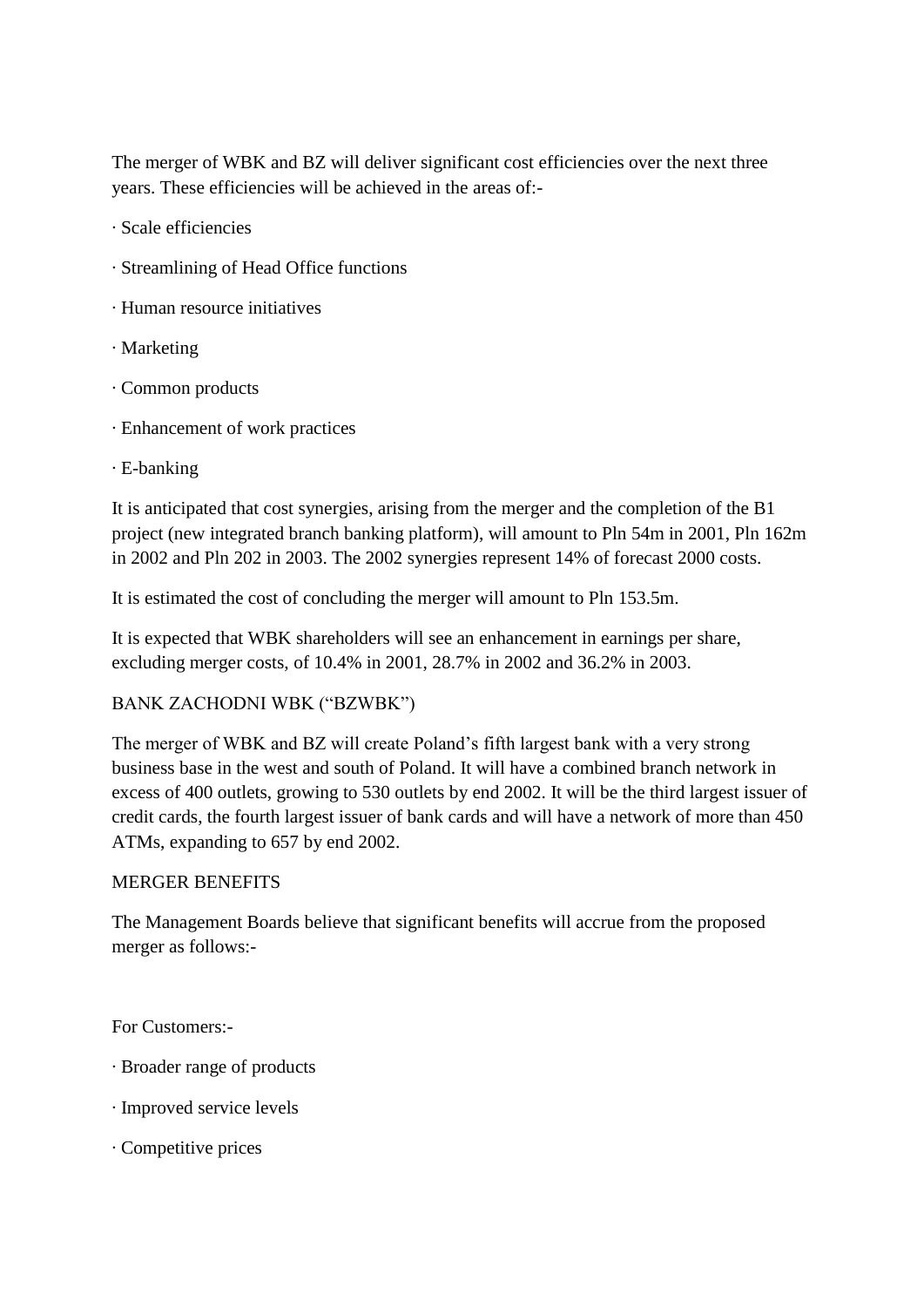· Outstanding e-Banking capability

### For staff:-

- · Being part of a strong and dynamic organisation
- · New career opportunities
- · Acquisition of new skills and enhanced training
- · Liquidity for staff shareholders in Bank Zachodni

### For shareholders:-

- · Scale to compete in a consolidating market
- · Significant potential for earnings enhancement
- · Strengthened presence in new and existing markets
- · Greater liquidity for minority shareholders

## KEY DATES

Shareholders in both banks should be aware of the following key dates.

- · 28/11/2000 Information circular to shareholders
- · 20/12/2000 Shareholder EGMs
- · May 2001 Deletion of WBK from register
- · May 2001 Listing of BZWBK

### BOARD RECOMMENDATION

The Management Boards of both WBK and BZ, supported by the fairness opinions from Merrill Lynch and CAIB respectively, believe that the share exchange ratio is fair to WBK and BZ shareholders from a financial point of view. They also believe that the merger as a whole is fair and reasonable and creates significant value for their respective shareholders.

The Management Boards of both banks strongly recommend that shareholders vote in favour of the merger resolution.